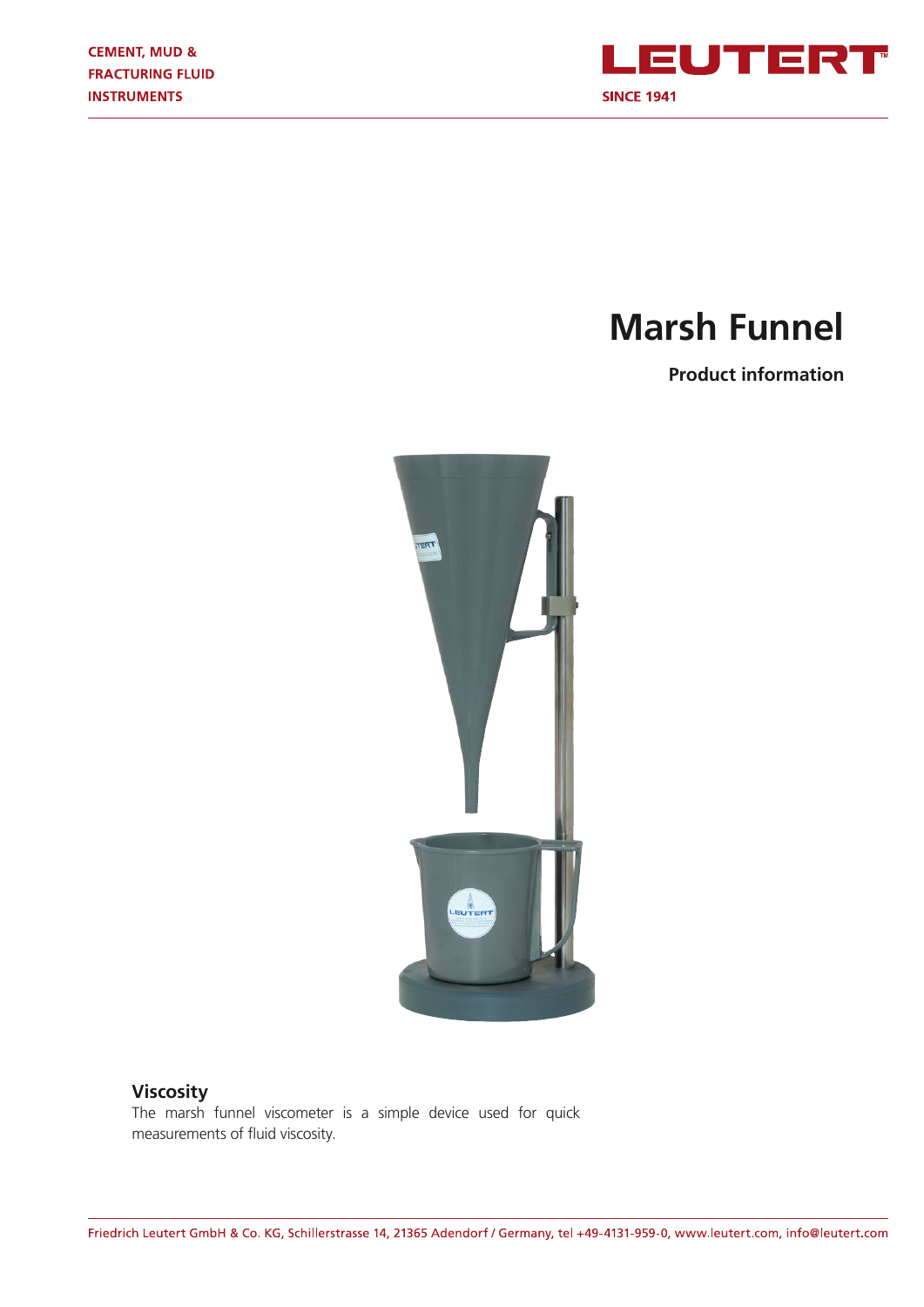## **Description**

The marsh funnel is made of break-resistant plastic and has a fixed orifice with a specified diameter. A fixed mesh near the top across half the cone avoids the orifice getting blocked by greater particles. The high-impact plastic measuring cup is designed specifically for use with marsh funnel viscometer and has scales in cubic centimeter and fluid ounces.

The marsh funnel viscosity respectively the funnel flow time is the ratio of the speed of the sample fluid as it passes through the orifice to the amount of force that is causing the fluid to flow. The marsh funnel viscosity is reported as the number of seconds required for  $1000 \text{ cm}^3$  of sample fluid to flow out of a full marsh funnel.

# **Technical Specifications**

| <b>Funnel</b>       |    |                          |                        |
|---------------------|----|--------------------------|------------------------|
| Height              |    | $: 370$ mm               | 14.5''                 |
| Diameter            |    | 152 mm                   | 6.0"                   |
| Capacity            |    | 1500 cm <sup>3</sup>     | $ 0.4$ gal             |
| Weight              |    | $0.34$ kg                | $0.75$ lbs             |
| <b>Orifice</b>      |    |                          |                        |
| Inner diameter      | t. | approx. 4.76 mm   0.187" |                        |
|                     |    | approx. 8 mm             | 0.315"                 |
|                     |    | approx. 10 mm            | 0.394"                 |
| <b>Accessories</b>  |    |                          |                        |
| Cup                 |    |                          |                        |
| Height              |    | 135 mm                   | 5.31″                  |
| Diameter            |    | 130 mm                   | 5.12"                  |
| Capacity            | ۰  | $1000 \, \text{cm}^3$    | $\vert$ 0.26 gal       |
| Weight              |    | $0.215$ kg               | $\vert 0.47 \vert$ lbs |
| Stand               |    |                          |                        |
| Height              |    | 510 mm                   | 20.08"                 |
| Diameter base plate |    | 200 mm                   | 7.87''                 |
| Weight              |    | $1.5$ kg                 | 3.31 lbs               |

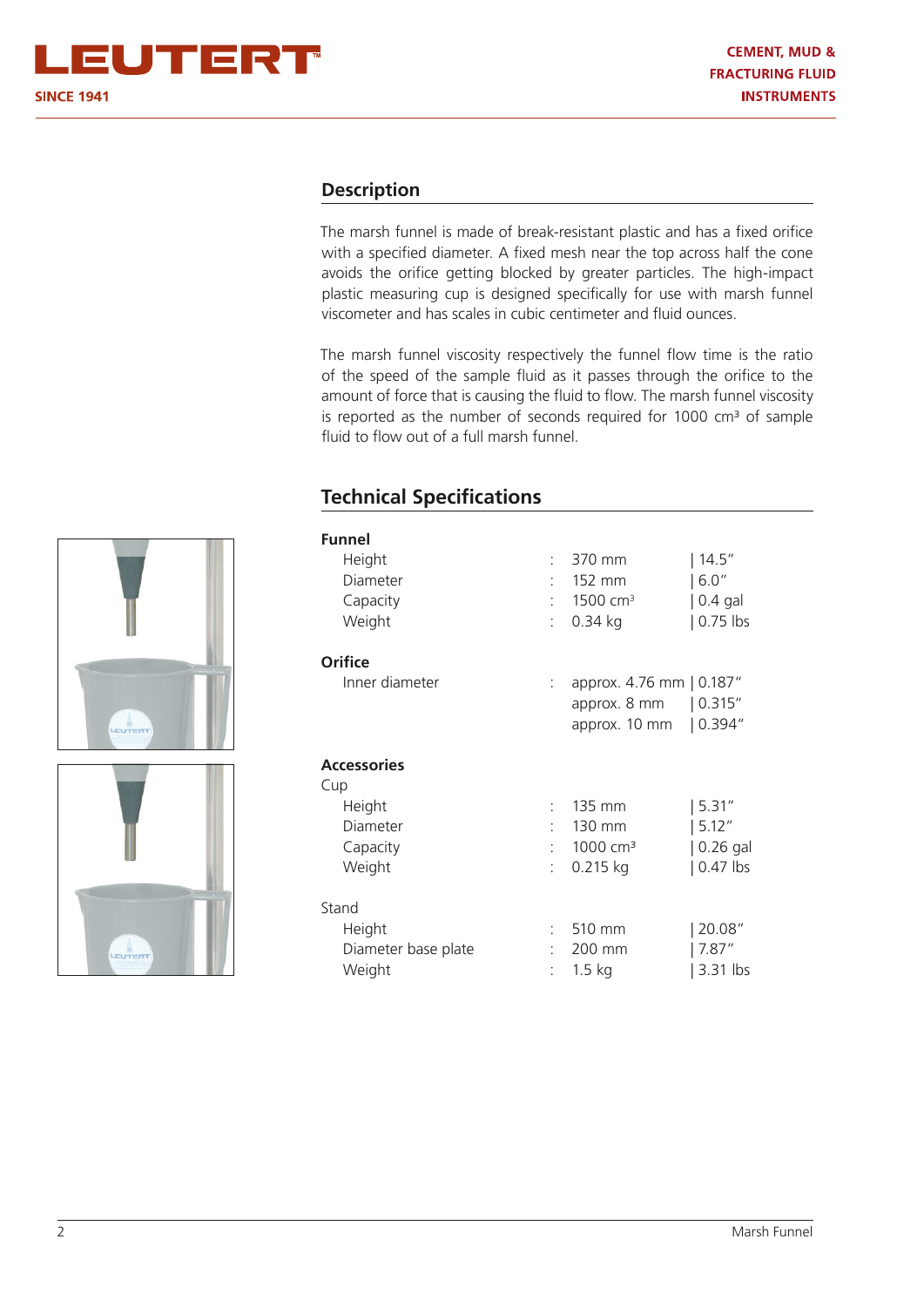

## **Operation**

- 1. Hold the clean, dry funnel in an upright position with a finger over the outlet, then pour the freshly obtained sample of the fluid to be tested through the mesh until the fluid level reaches the bottom of the mesh (approx. 1500 cm³).
- 2. Quickly remove the finger from the outlet. Measure the time it takes the fluid to fill to the 1000 cm<sup>3</sup> mark of the cup.
- 3. Measure the temperature of the fluid.
- 4. Report the temperature of the fluid and the time to the nearest second as marsh funnel viscosity.

The marsh funnel is calibrated so that 1 liter (1000 cm<sup>3</sup>) of fresh water at a temperature of  $20 \pm 3^{\circ}$ C should outflow from the orifice in

| Diameter 4.76 mm |  | $28.0 \pm 0.5$ seconds |
|------------------|--|------------------------|
| Diameter 8 mm    |  | $9.2 \pm 0.5$ seconds  |
| Diameter 10 mm   |  | $6.0 \pm 0.5$ seconds. |

#### **Maintenance**

The marsh funnel is maintenance free. Clean and dry the marsh funnel after each use and ensure proper storage when not in use.

### **Order Information**

| Funnel 4.76 mm                     | 8030.0000020100 |
|------------------------------------|-----------------|
| Funnel 8 mm                        | 8030.2000020100 |
| Funnel 10 mm                       | 8030.1000020100 |
| Measuring cup 1000 cm <sup>3</sup> | 8030.0000020200 |
| Stand with base plate              | 7200.99.0200090 |
| Stop watch                         | 9000.00.3490600 |
| Thermometer -20°C to 60°C          | 9000.00.3899100 |
|                                    |                 |